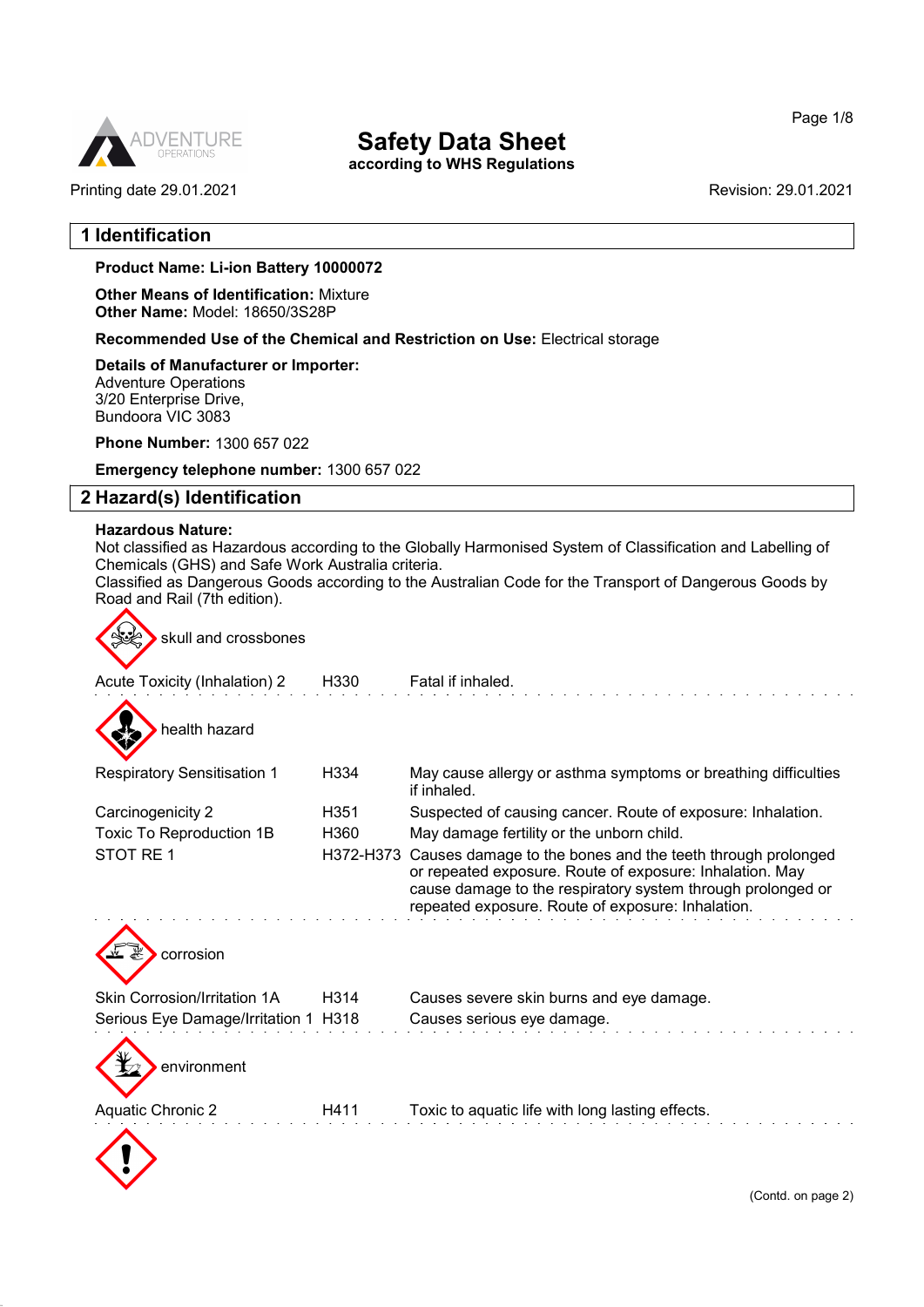Page 2/8

## Safety Data Sheet

according to WHS Regulations

Printing date 29.01.2021 **Revision: 29.01.2021** 

## Product Name: Li-ion Battery **10000072**

|                                                                                                                                                      |                                                                                                                                                                             |      | (Contd. of page 1)                                                                                                                                                                                                                                                                                                                                                                                                                                                                                                                                                                                                                                                                                                                |
|------------------------------------------------------------------------------------------------------------------------------------------------------|-----------------------------------------------------------------------------------------------------------------------------------------------------------------------------|------|-----------------------------------------------------------------------------------------------------------------------------------------------------------------------------------------------------------------------------------------------------------------------------------------------------------------------------------------------------------------------------------------------------------------------------------------------------------------------------------------------------------------------------------------------------------------------------------------------------------------------------------------------------------------------------------------------------------------------------------|
| Acute Toxicity (Oral) 4                                                                                                                              |                                                                                                                                                                             | H302 | Harmful if swallowed.                                                                                                                                                                                                                                                                                                                                                                                                                                                                                                                                                                                                                                                                                                             |
| <b>Skin Sensitisation 1</b>                                                                                                                          |                                                                                                                                                                             | H317 | May cause an allergic skin reaction.                                                                                                                                                                                                                                                                                                                                                                                                                                                                                                                                                                                                                                                                                              |
| <b>Aquatic Acute 2</b>                                                                                                                               |                                                                                                                                                                             | H401 | Toxic to aquatic life.                                                                                                                                                                                                                                                                                                                                                                                                                                                                                                                                                                                                                                                                                                            |
| <b>Signal Word Danger</b>                                                                                                                            |                                                                                                                                                                             |      |                                                                                                                                                                                                                                                                                                                                                                                                                                                                                                                                                                                                                                                                                                                                   |
|                                                                                                                                                      |                                                                                                                                                                             |      |                                                                                                                                                                                                                                                                                                                                                                                                                                                                                                                                                                                                                                                                                                                                   |
| <b>Hazard Statements</b><br>H302<br>H330<br>H314<br>H334<br>H317<br>H351<br>H360<br>H411                                                             | Harmful if swallowed.<br>Fatal if inhaled.<br>May cause an allergic skin reaction.<br>May damage fertility or the unborn child.<br>exposure. Route of exposure: Inhalation. |      | Causes severe skin burns and eye damage.<br>May cause allergy or asthma symptoms or breathing difficulties if inhaled.<br>Suspected of causing cancer. Route of exposure: Inhalation.<br>H372-H373 Causes damage to the bones and the teeth through prolonged or repeated exposure. Route of<br>exposure: Inhalation. May cause damage to the respiratory system through prolonged or repeated<br>Toxic to aquatic life with long lasting effects.                                                                                                                                                                                                                                                                                |
|                                                                                                                                                      |                                                                                                                                                                             |      |                                                                                                                                                                                                                                                                                                                                                                                                                                                                                                                                                                                                                                                                                                                                   |
| <b>Precautionary Statements</b><br>P <sub>201</sub><br>P202<br>P260<br>P <sub>264</sub><br>P270<br>P271<br>P272<br>P273<br>P280<br>P284<br>P301+P312 | Do not breathe dusts or mists.<br>Wash thoroughly after handling.<br>Avoid release to the environment.                                                                      |      | Obtain special instructions before use.<br>Do not handle until all safety precautions have been read and understood.<br>Do not eat, drink or smoke when using this product.<br>Use only outdoors or in a well-ventilated area.<br>Contaminated work clothing should not be allowed out of the workplace.<br>Wear protective gloves/protective clothing/eye protection/face protection/hearing protection.<br>[In case of inadequate ventilation] wear respiratory protection.<br>IF SWALLOWED: Call a POISON CENTER/doctor if you feel unwell.<br>P301+P330+P331 IF SWALLOWED: Rinse mouth. Do NOT induce vomiting.<br>P303+P361+P353 IF ON SKIN (or hair): Take off immediately all contaminated clothing. Rinse skin with water |
| P304+P340<br>P310<br>P308+P313                                                                                                                       | [or shower].                                                                                                                                                                |      | IF INHALED: Remove person to fresh air and keep comfortable for breathing.<br>P305+P351+P338 IF IN EYES: Rinse cautiously with water for several minutes. Remove contact lenses, if<br>present and easy to do. Continue rinsing.<br>Immediately call a POISON CENTER/doctor.<br>IF exposed or concerned: Get medical advice/attention.                                                                                                                                                                                                                                                                                                                                                                                            |
| P320<br>P314<br>P362+P364                                                                                                                            |                                                                                                                                                                             |      | Specific treatment is urgent (see on this label).<br>Get medical advice/attention if you feel unwell.<br>Take off contaminated clothing and wash it before reuse.                                                                                                                                                                                                                                                                                                                                                                                                                                                                                                                                                                 |
| P333+P313<br>P342+P311<br>P363                                                                                                                       |                                                                                                                                                                             |      | If skin irritation or rash occurs: Get medical advice/attention.<br>If experiencing respiratory symptoms: Call a POISON CENTER/doctor.<br>Wash contaminated clothing before reuse.                                                                                                                                                                                                                                                                                                                                                                                                                                                                                                                                                |
| P391                                                                                                                                                 | Collect spillage.                                                                                                                                                           |      |                                                                                                                                                                                                                                                                                                                                                                                                                                                                                                                                                                                                                                                                                                                                   |
| P403+P233                                                                                                                                            |                                                                                                                                                                             |      | Store in a well-ventilated place. Keep container tightly closed.                                                                                                                                                                                                                                                                                                                                                                                                                                                                                                                                                                                                                                                                  |
| P405                                                                                                                                                 | Store locked up.                                                                                                                                                            |      |                                                                                                                                                                                                                                                                                                                                                                                                                                                                                                                                                                                                                                                                                                                                   |
| P501                                                                                                                                                 |                                                                                                                                                                             |      | Dispose of contents/container in accordance with local/regional/national regulations.                                                                                                                                                                                                                                                                                                                                                                                                                                                                                                                                                                                                                                             |
| <b>Additional Information</b>                                                                                                                        |                                                                                                                                                                             |      |                                                                                                                                                                                                                                                                                                                                                                                                                                                                                                                                                                                                                                                                                                                                   |

This product is considered as a manufactured article and so is exempt from GHS classification. The classifications listed above refer to the contents of this battery. Users will not be exposed to the contents during normal use, but hazardous materials may be released if the battery is subjected to fire, mechanical shocks, or misuse.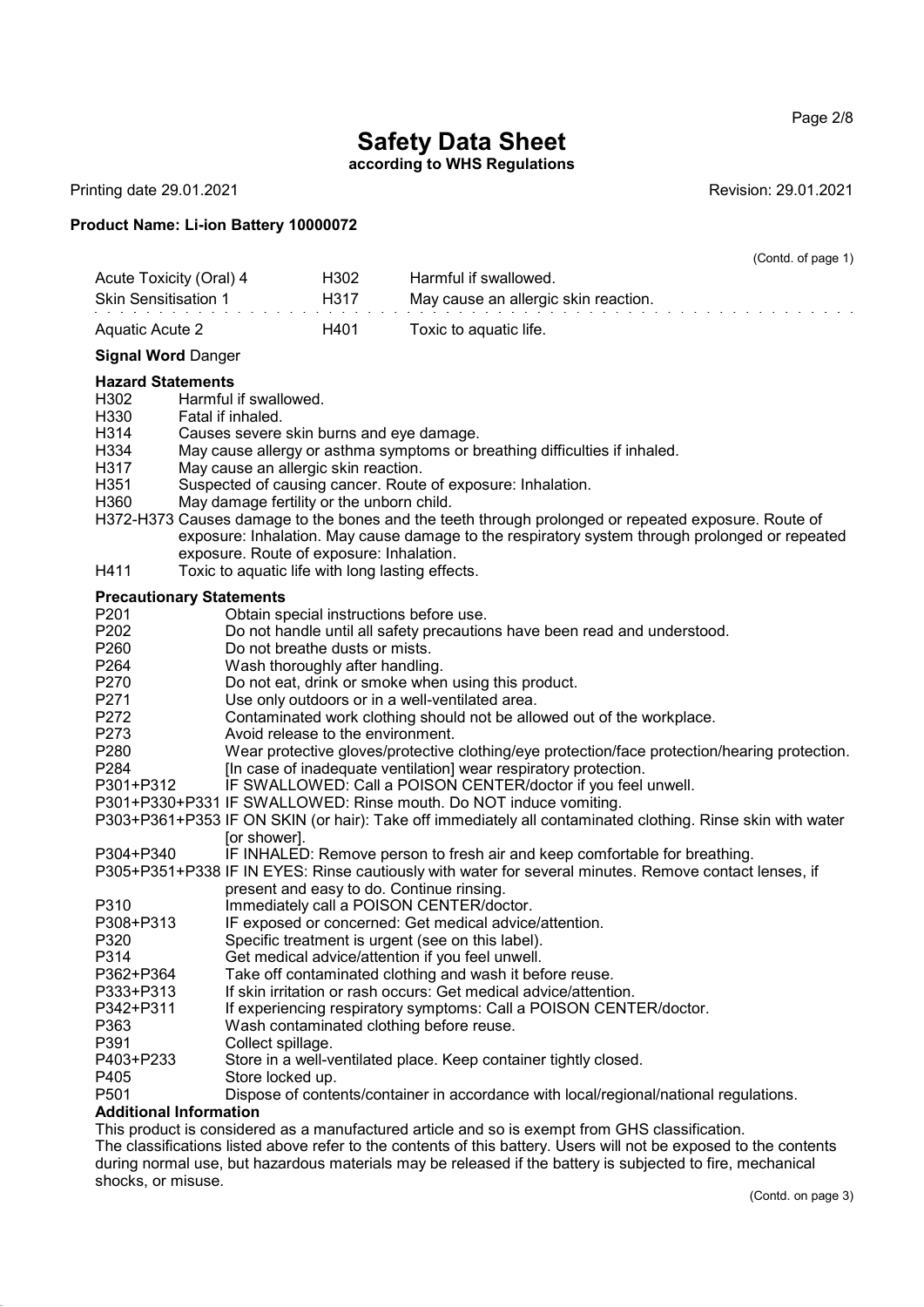#### Page 3/8

## Safety Data Sheet

according to WHS Regulations

Printing date 29.01.2021 Revision: 29.01.2021

## Product Name: Li-ion Battery **10000072**

(Contd. of page 2)

## 3 Composition and Information on Ingredients

### Chemical Characterization: Mixtures

Description: Mixture of substances listed below with nonhazardous additions.

| <b>Hazardous Components:</b> |                                                                                                                                     |             |
|------------------------------|-------------------------------------------------------------------------------------------------------------------------------------|-------------|
|                              | CAS: 12190-79-3 Lithium colbaltite                                                                                                  | 15 - 40%    |
|                              | Acute Toxicity (Inhalation) 2, H330; <b>A</b> Respiratory Sensitisation 1, H334;<br>Toxic To Reproduction 1B, H360; STOT RE 1, H372 |             |
| CAS: 7782-42-5               | Graphite                                                                                                                            | $10 - 30\%$ |
| $CAS: 21324-40-3$            | Phosphate(1-), hexafluoro-, lithium                                                                                                 | $10 - 30\%$ |
|                              | ◈ Acute Toxicity (Oral) 3, H301; ♦ STOT RE 1, H372; ♦ Skin Corrosion/<br>Irritation 1A, H314; Serious Eye Damage/Irritation 1, H318 |             |
| CAS: 7440-50-8               | Copper                                                                                                                              | 7 - 13%     |
| CAS: 7429-90-5               | Aluminium                                                                                                                           | $5 - 10%$   |
| CAS: 7440-02-0               | <b>Nickel</b>                                                                                                                       | $1 - 5%$    |
|                              | Carcinogenicity 2, H351; STOT RE 1, H372; $\Diamond$ Skin Sensitisation 1, H317                                                     |             |

## Additional information:

The battery is sealed and designed to withstand temperatures and pressures encountered during normal use. Thus the ingredients have no hazard potential except if the battery is violated or dismantled. If exposed to a fire, mechanical shocks, and electric stress by misuse, the battery case will be breached and the hazardous materials may be released. Therefore the batteries should not be short circuited, overcharged, punctured, incinerated, immersed in water, forced to discharge or exposed to temperatures above the temperature range of the cell or battery.

## 4 First Aid Measures

#### Inhalation:

If the contents of an opened battery are inhaled, remove to fresh air. If not breathing, give artificial respiration. Seek immediate medical attention.

#### Skin Contact:

In case of skin contact with the contents of an opened battery, immediately remove contaminated clothing and wash affected areas with water and soap for at least 15 minutes. Seek immediate medical attention.

#### Eye Contact:

In case of eye contact with the contents of an opened battery, hold eyelids open and rinse with water for at least 15 minutes. Seek immediate medical attention.

#### Ingestion:

If the contents of an opened battery are swallowed, induce vomiting unless patient is unconscious. Rinse mouth with water and give water or milk to drink. Never give anything by mouth to an unconscious person. Seek immediate medical attention.

#### Symptoms Caused by Exposure:

Inhalation: Contents of an opened battery are fatal if inhaled. Battery contents may also cause respiratory irritation, and allergy or asthma symptoms or breathing difficulties if inhaled.

Skin Contact: Contents of an opened battery causes severe skin burns. May cause an allergic skin reaction. Eye Contact: Contents of an opened battery causes serious eye damage.

Ingestion: Contents of an opened battery are harmful if swallowed and may cause irritation or burns to the mouth, throat and gastrointestinal tract.

## 5 Fire Fighting Measures

Suitable Extinguishing Media: Water fog or carbon dioxide.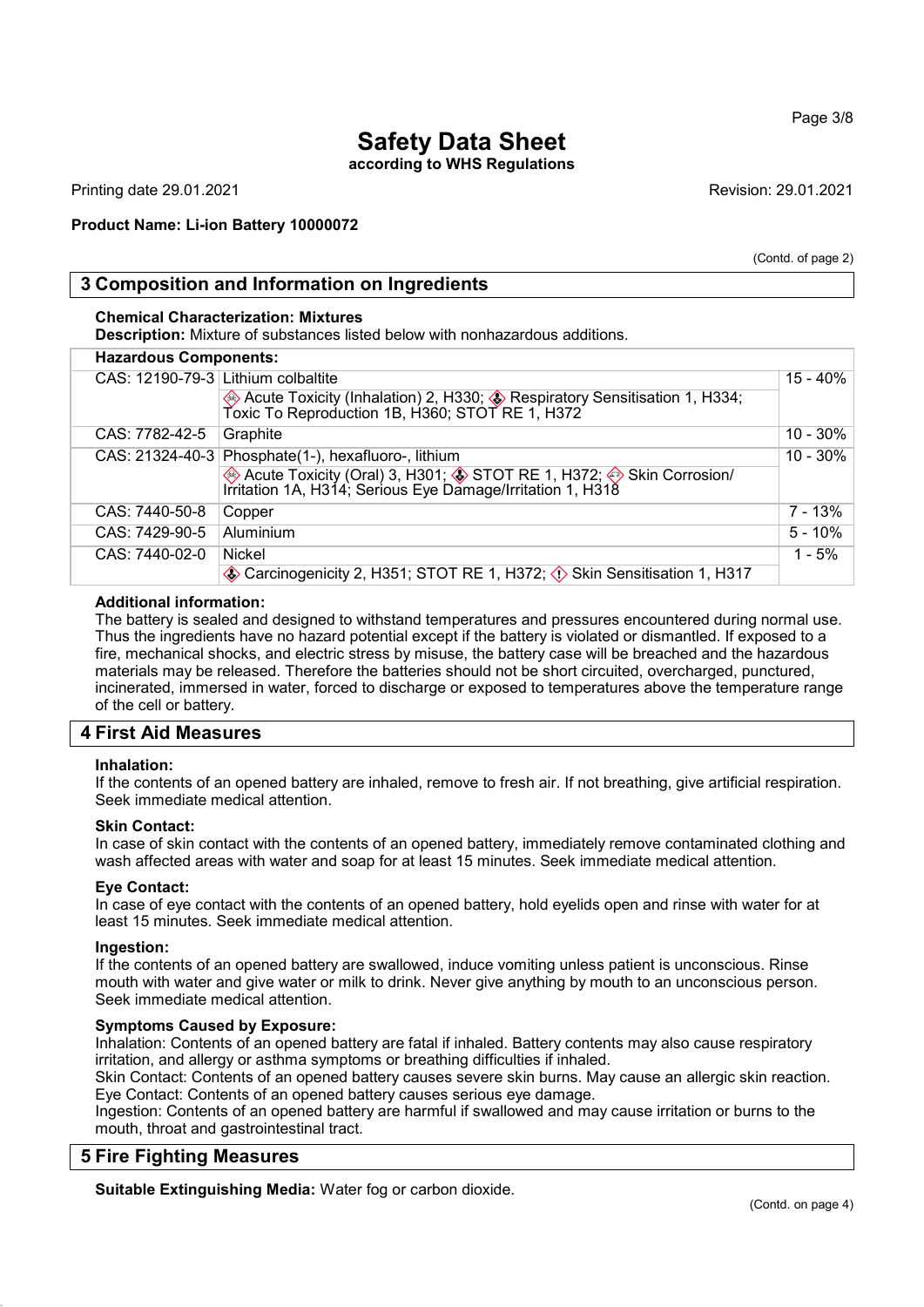Page 4/8

## Safety Data Sheet

according to WHS Regulations

Printing date 29.01.2021 Revision: 29.01.2021

## Product Name: Li-ion Battery **10000072**

(Contd. of page 3)

## Specific Hazards Arising from the Chemical:

Hazardous combustion products include carbon monoxide, carbon dioxide and lithium oxide fumes. Batteries may rupture or explode if exposed to high temperatures, releasing hazardous contents. Batteries close to fire should be removed if safe to do so. Prevent firefighting run-off from entering drains and water courses. HAZCHEM: 2Y

## Special Protective Equipment and Precautions for Fire Fighters:

When fighting a major fire wear self-contained breathing apparatus and protective equipment.

## 6 Accidental Release Measures

#### Personal Precautions, Protective Equipment and Emergency Procedures:

Wear approved respiratory and protective equipment. Evacuate all non-essential personnel from affected area. Do not breathe vapours. Ensure adequate ventilation. Extinguish all sources of ignition. Avoid sparks and open flames. No smoking

#### Environmental Precautions:

In the event of a major spill, prevent spillage from entering drains or water courses. Inform respective authorities in case of seepage into water course or sewage system.

#### Methods and Materials for Containment and Cleaning Up:

The material contained within the battery is released only in the case of mechanical, electrical or thermal abuse. In the event of battery rupture and leakage allow the batteries to cool and the vapour to dissipate. Stop leak if safe to do so and absorb spill with sand, earth or some other inert absorbent material. Collect the spilled material and place into a suitable plastic lined container for disposal.

## 7 Handling and Storage

## Precautions for Safe Handling:

Charge according to manufacturer's specifications.

Do not overcharge, short-circuit, force discharge, disassemble, crush, deform, expose to high temperatures or incinerate. Do not allow battery terminals to contact each other or other metals. Do not weld, solder or in any way modify batteries. Do not damage or remove the external casing. Ensure batteries are installed with the correct polarity.

Use of safe work practices are recommended to avoid eye or skin contact and inhalation of vapours. Use only outdoors or in a well-ventilated area.

Food, beverages and tobacco products should not be stored or consumed where this material is in use. Always wash hands before smoking, eating, drinking or using the toilet. Wash contaminated clothing and other protective equipment before storage or re-use. Contaminated work clothing must not be allowed out of the workplace. Provide eyewash fountains and safety showers in close proximity to points of potential exposure.

#### Conditions for Safe Storage:

Storage preferably in cool, dry and well ventilated area. Ensure battery terminals are protected during storage. Batteries must be packed in a manner to prevent short circuits. Loose batteries should not be stored in bulk. Protect from mechanical and electrical abuse such as short circuiting, overcharging, installing with incorrect polarity, disassembling or crushing. Protect from heat, sparks, open flames and direct sunlight. Avoid excessive moisture. Avoid exposure to temperatures above 70°C. Keep away from oxidising agents, acids and bases.

## 8 Exposure Controls and Personal Protection

#### Exposure Standards:

CAS: 7782-42-5 Graphite

### WES  $TWA: 3 mg/m<sup>3</sup>$

(Contd. on page 5)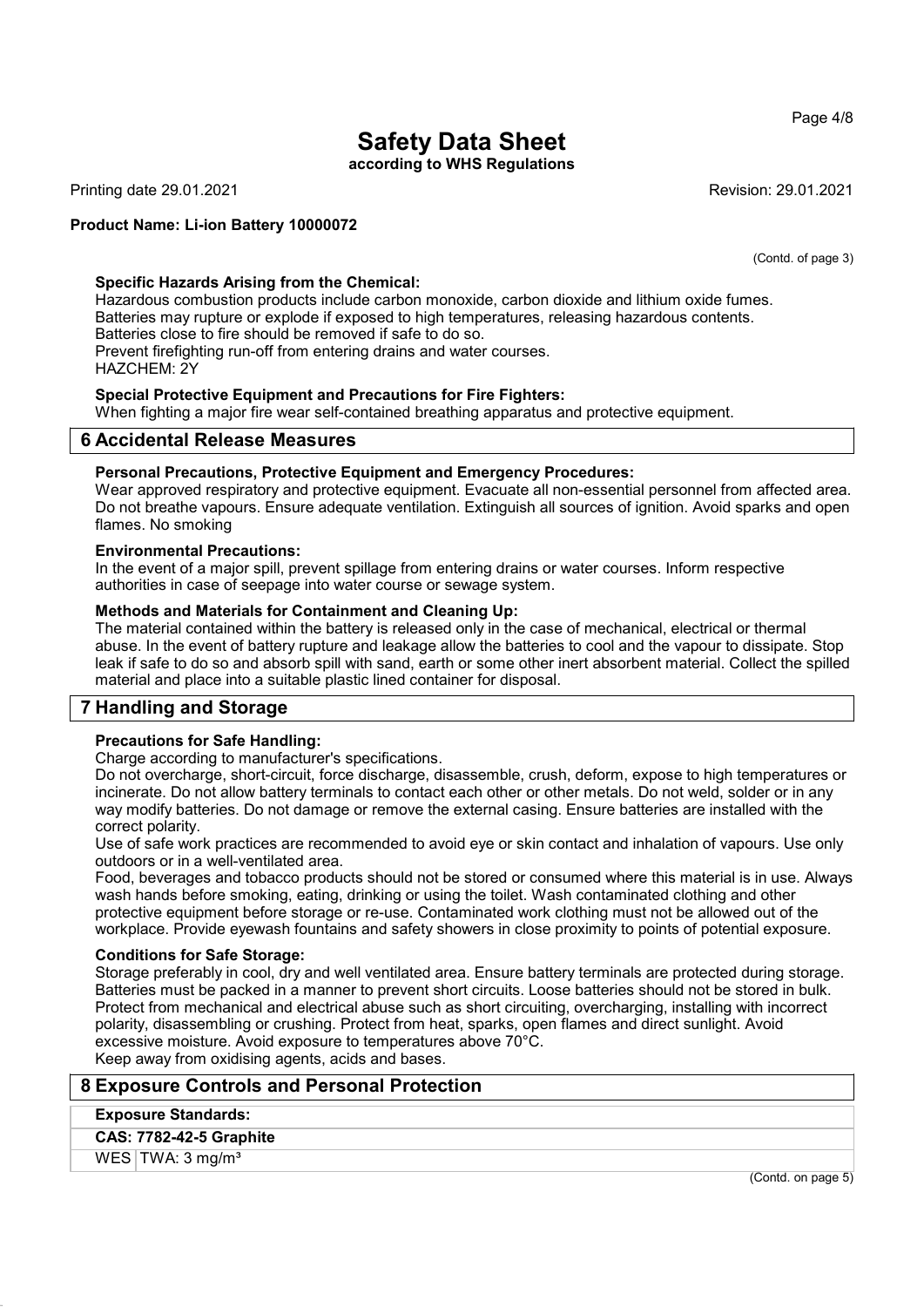according to WHS Regulations

Printing date 29.01.2021 Revision: 29.01.2021

## Product Name: Li-ion Battery **10000072**

(Contd. of page 4)

| <b>CAS: 7440-50-8 Copper</b>                                                |  |
|-----------------------------------------------------------------------------|--|
| WES   TWA: 1* 0.2** mg/m <sup>3</sup><br>*dust&mists **fume                 |  |
| <b>CAS: 7429-90-5 Aluminium</b>                                             |  |
| WES   TWA: 10* 5** mg/m <sup>3</sup><br>*metal dust;**welding, pyro powders |  |
| <b>CAS: 7440-02-0 Nickel</b>                                                |  |
| WES $\text{TWA: } 1 \text{ mg/m}^3$<br>Metal: Sen                           |  |

## Engineering Controls:

Provide local exhaust ventilation or other engineering controls to keep the airborne concentrations of vapour below occupational exposure standards.

#### Respiratory Protection:

Respiratory protection is not required under normal use conditions.

Use an approved vapour respirator under conditions where exposure to the substance is apparent (e.g. In the case of abuse and leakage of liquid or emission of fumes) and engineering controls are not feasible. See Australian Standards AS/NZS 1715 and 1716 for more information.

#### Skin Protection:

Skin and body protection are not required under normal use conditions.

In case of spill or leakage, wear impervious protective gloves. See Australian/New Zealand Standard AS/NZS 2161 for more information. When selecting gloves for use against certain chemicals, the degradation resistance, permeation rate and permeation breakthrough time should be considered.

Occupational protective clothing (depending on conditions in which it has to be used, in particular as regards the period for which it is worn, which shall be determined on the basis of the seriousness of the risk, the frequency of exposure to the risk, the characteristics of the workstation of each worker and the performance of the protective clothing). See Australian/New Zealand Standard AS/NZS 4501 for more information.

#### Eye and Face Protection:

Not necessary under normal conditions of use. In case of spill or leakage wear safety glasses for protection against splashing materials or liquids. See Australian/New Zealand Standard AS/NZS 1337 for more information.

## 9 Physical and Chemical Properties

| Solid<br>Form:<br>Colour:<br>Blue<br>No information available<br>Odour:<br><b>Odour Threshold:</b><br>No information available<br>pH-Value:<br>Not applicable.<br><b>Melting point/freezing point:</b><br>No information available<br><b>Initial Boiling Point/Boiling Range:</b><br>No information available |
|---------------------------------------------------------------------------------------------------------------------------------------------------------------------------------------------------------------------------------------------------------------------------------------------------------------|
|                                                                                                                                                                                                                                                                                                               |
|                                                                                                                                                                                                                                                                                                               |
|                                                                                                                                                                                                                                                                                                               |
|                                                                                                                                                                                                                                                                                                               |
|                                                                                                                                                                                                                                                                                                               |
|                                                                                                                                                                                                                                                                                                               |
|                                                                                                                                                                                                                                                                                                               |
| <b>Flash Point:</b><br>No information available                                                                                                                                                                                                                                                               |
| Flammability:<br>No information available                                                                                                                                                                                                                                                                     |
| <b>Auto-ignition Temperature:</b><br>No information available                                                                                                                                                                                                                                                 |
| No information available<br><b>Decomposition Temperature:</b>                                                                                                                                                                                                                                                 |
| <b>Explosion Limits:</b>                                                                                                                                                                                                                                                                                      |
| No information available<br>Lower:                                                                                                                                                                                                                                                                            |
| No information available<br>Upper:                                                                                                                                                                                                                                                                            |
| <b>Vapour Pressure:</b><br>No information available                                                                                                                                                                                                                                                           |
| No information available<br><b>Relative Density:</b>                                                                                                                                                                                                                                                          |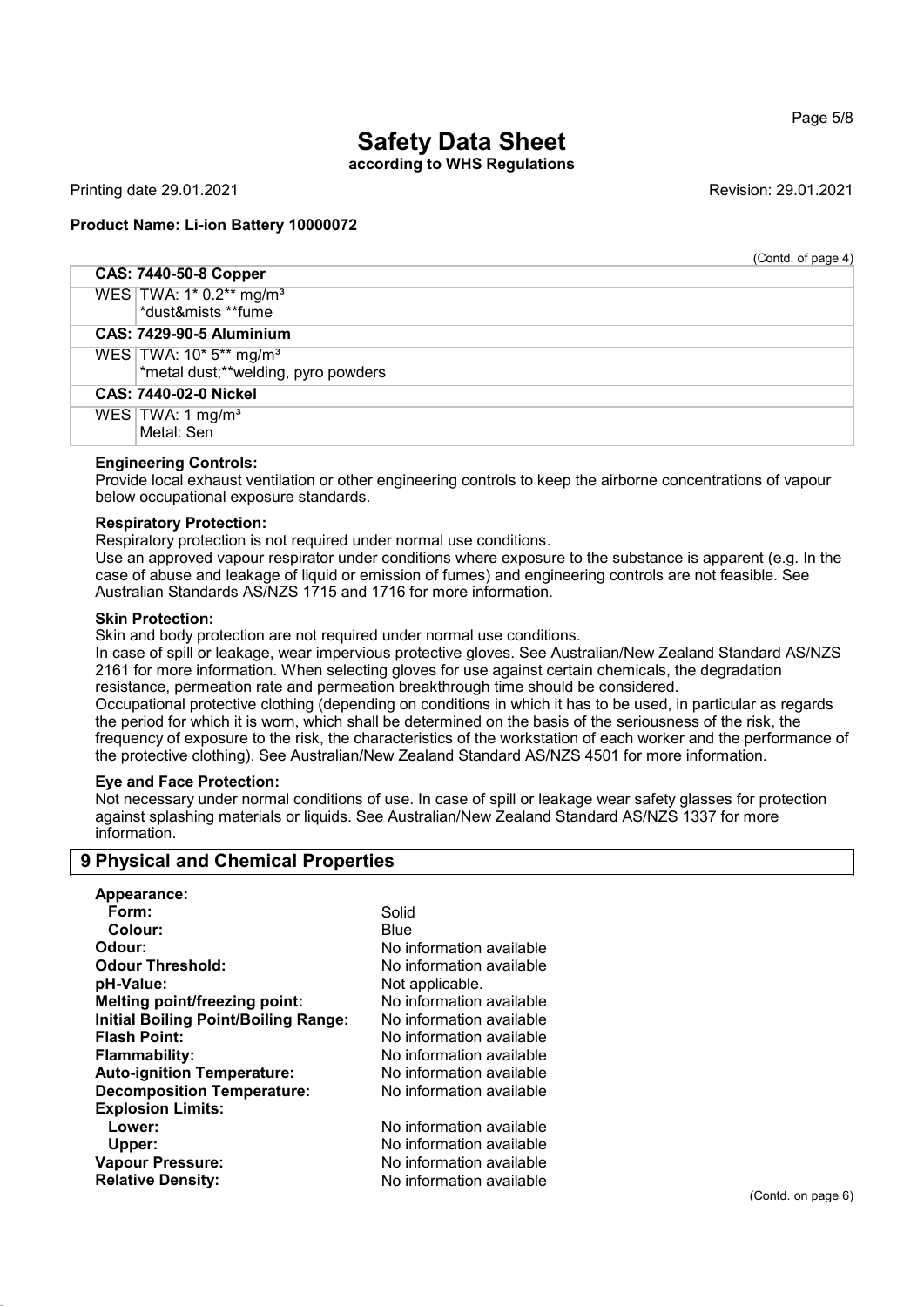## according to WHS Regulations

Printing date 29.01.2021 Revision: 29.01.2021

Page 6/8

#### Product Name: Li-ion Battery **10000072**

|                                                                   |                          | (Contd. of page 5) |
|-------------------------------------------------------------------|--------------------------|--------------------|
| <b>Vapour Density:</b>                                            | No information available |                    |
| <b>Evaporation Rate:</b>                                          | No information available |                    |
| <b>Solubility in Water:</b>                                       | No information available |                    |
| Partition Coefficient (n-octanol/water): No information available |                          |                    |
| <b>Viscosity:</b>                                                 | No information available |                    |
|                                                                   |                          |                    |

## 10 Stability and Reactivity

Possibility of Hazardous Reactions: Hazardous polymerisation is not expected to occur.

Chemical Stability: Stable at ambient temperature and under normal conditions of storage and use.

#### Conditions to Avoid:

Mechanical and electrical abuse such as short circuiting, overcharging, installing with incorrect polarity, disassembling or crushing. Protect from heat, sparks, open flames and direct sunlight. Avoid excessive moisture. Avoid exposure to temperatures above 70°C.

Incompatible Materials: Oxidising agents, acids and bases.

#### Hazardous Decomposition Products:

Hazardous combustion products include carbon monoxide, carbon dioxide and lithium oxide fumes.

## 11 Toxicological Information

#### Toxicity:

#### LD50/LC50 Values Relevant for Classification:

CAS: 7440-50-8 Copper

Oral LD50 >2,000 mg/kg (rat)

CAS: 7440-02-0 Nickel

Oral LD50 >9,000 mg/kg (rat)

#### Acute Health Effects

#### Inhalation:

Contents of an opened battery are fatal if inhaled. Battery contents may also cause respiratory irritation, and allergy or asthma symptoms or breathing difficulties if inhaled.

Skin: Contents of an opened battery causes severe skin burns. May cause an allergic skin reaction.

Eye: Contents of an opened battery causes serious eye damage.

#### Ingestion:

Contents of an opened battery are harmful if swallowed and may cause irritation or burns to the mouth, throat and gastrointestinal tract.

Skin Corrosion / Irritation: Causes severe skin burns.

Serious Eye Damage / Irritation: Causes serious eye damage.

#### Respiratory or Skin Sensitisation:

May cause an allergic skin reaction.

May cause allergy or asthma symptoms or breathing difficulties if inhaled.

Germ Cell Mutagenicity: Based on classification principles, the classification criteria are not met.

#### Carcinogenicity:

Suspected of causing cancer. Route of exposure: Inhalation. Nickel, metallic and alloys is classified by IARC as Group 2B - Possibly carcinogenic to humans.

Reproductive Toxicity: May damage fertility or the unborn child.

#### Specific Target Organ Toxicity (STOT) - Single Exposure:

Based on classification principles, the classification criteria are not met.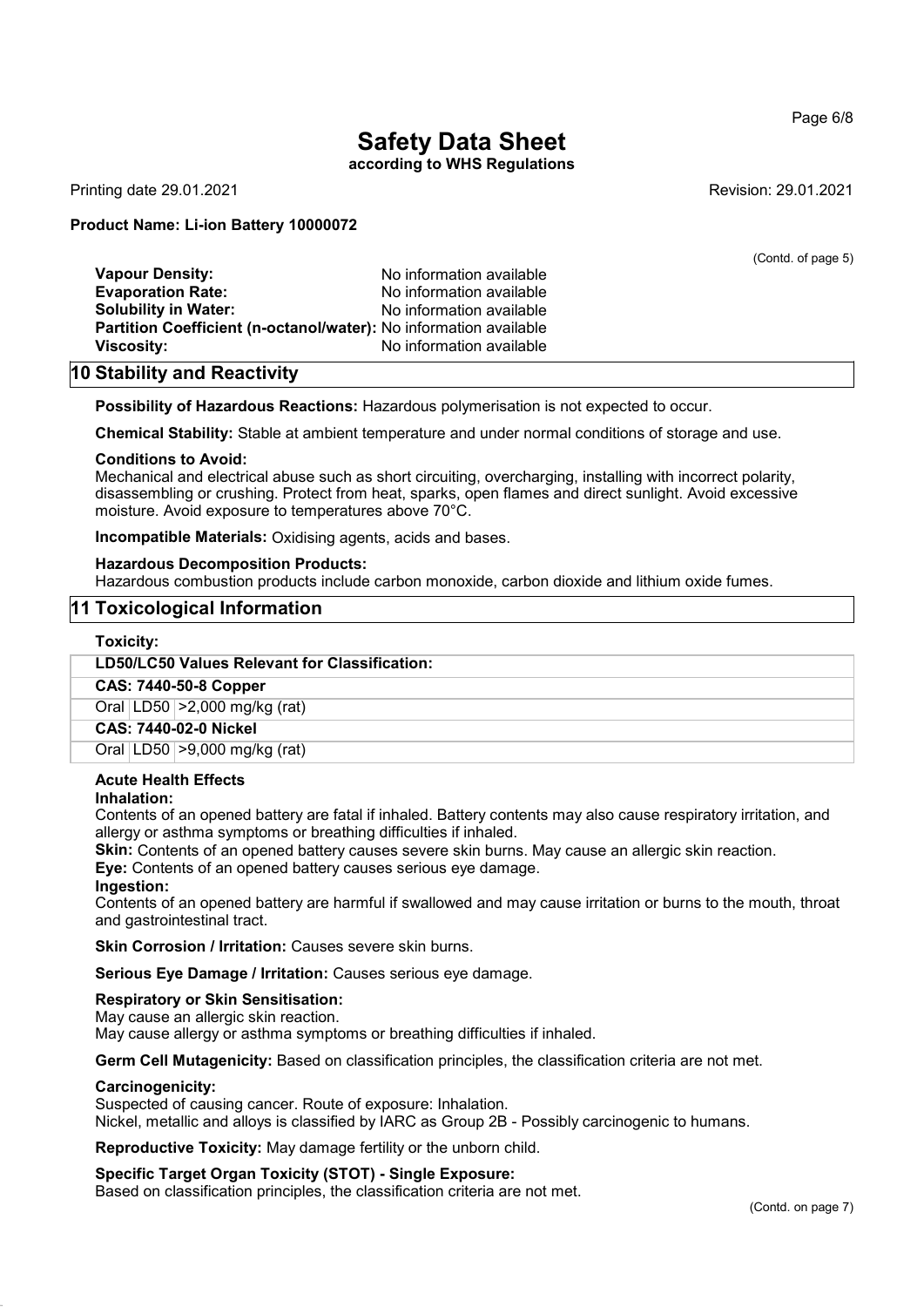Page 7/8

## Safety Data Sheet

according to WHS Regulations

Printing date 29.01.2021 Revision: 29.01.2021

## Product Name: Li-ion Battery **10000072**

(Contd. of page 6)

#### Specific Target Organ Toxicity (STOT) - Repeated Exposure:

Causes damage to the respiratory system, bones and teeth through prolonged or repeated exposure. Route of exposure: Inhalation.

Aspiration Hazard: Based on classification principles, the classification criteria are not met.

Chronic Health Effects: No information available

Existing Conditions Aggravated by Exposure: No information available

Additional toxicological information: No information available

## 12 Ecological Information

#### Ecotoxicity:

#### Aquatic toxicity:

Toxic to aquatic life with long lasting effects.

### CAS: 7440-50-8 Copper

|  | $0.0081$ mg/l (fish)                          |
|--|-----------------------------------------------|
|  | LC50/96 h 0.0068-0.0156 mg/l (fathead minnow) |
|  | EC50/72 h $ 0.333 \text{ mg/l}$ (algae)       |
|  | EC50/48 h $ 0.792 \text{ mg/l}$ (daphnia)     |
|  |                                               |

## CAS: 7440-02-0 Nickel

EC50/48 h  $\vert$  1 mg/l (daphnia) LC50/96 h  $|1.3 \text{ mg/}1 \text{ (carp)}$ 

Persistence and Degradability: No further relevant information available.

Bioaccumulative Potential: No further relevant information available.

Mobility in Soil: No further relevant information available. Other adverse effects: No further relevant information available.

## 13 Disposal Considerations

Disposal Methods and Containers: Dispose according to applicable local and state government regulations.

Special Precautions for Landfill or Incineration: Please consult your state Land Waste Management Authority for more information.

#### 14 Transport Information

| <b>UN Number</b><br>ADG, IMDG, IATA                                          | UN3481                                             |
|------------------------------------------------------------------------------|----------------------------------------------------|
| <b>Proper Shipping Name</b><br>ADG, IMDG, IATA                               | LITHIUM ION BATTERIES CONTAINED IN EQUIPMENT       |
| <b>Dangerous Goods Class</b><br><b>ADG Class:</b><br><b>Subsidiary Risk:</b> | 9 Miscellaneous dangerous substances and articles. |
| <b>Packing Group:</b><br>ADG, IMDG, IATA                                     | None                                               |
| <b>Marine pollutant:</b>                                                     | Symbol (fish and tree)                             |
| <b>EMS Number:</b>                                                           | $F-A.S-I$                                          |

(Contd. on page 8)